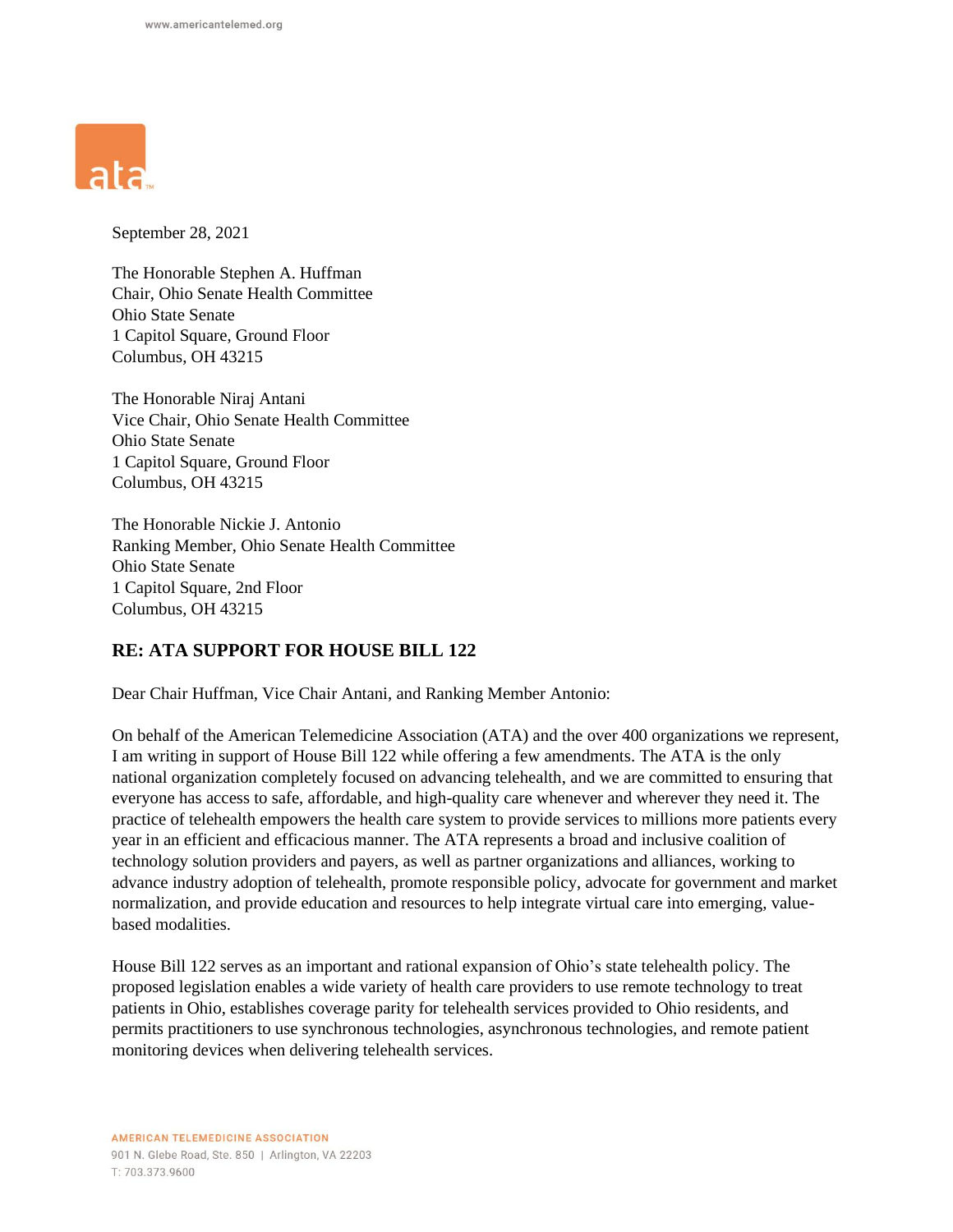

The ATA supports House Bill 122 for several reasons. First, we applaud the legislature's attempts to enable health care professionals from a range of medical fields to practice telehealth. In the context of the ongoing health crisis, it is essential that Ohio residents have access to the affordable, quality health care they need and deserve. By allowing a variety of providers, including physicians, psychologists, and pharmacists, to deliver care to their patients virtually, the legislature makes it significantly easier for Ohioans to access their much-needed health care services in a cost-effective and convenient manner.

Curiously, dentists and other oral health care professionals appear to be the only health care professionals excluded from this legislation and therefore unable to leverage technological innovations to the benefit of Ohio patients through telehealth. The ATA believes that all providers should be able to utilize telehealth technologies consistent with their license and training, and we encourage the legislature to enable these providers to deliver care via the appropriate modalities.

Furthermore, the ATA commends the legislature's efforts to mandate that insurance plans provide equal coverage for services provided via the appropriate telemedicine technologies. Mandating that health insurance plans cover telehealth services to the same extent as in-person care would make it easier for Ohio residents to access quality health care without having to worry about the potential financial burdens associated with receiving that care. As far as the rate of reimbursement for telehealth services is concerned, the ATA maintains that state policymakers should set rational guidelines that are both fair to the provider of such services and reflect the cost savings offered to the health care system by the effective use of telehealth technologies.

The ATA also applauds the legislature for adopting a technology-neutral definition of telehealth. Across the United States, patients and consumers are utilizing telehealth technologies as an affordable and efficient means to accessing much-needed health care services. In addition, providers are utilizing remote patient monitoring technologies to push care out of the hospital, clinic, or doctor's office and into the home, where providers can continually monitor, collect and analyze a patient's physiologic data to create care management plans for patients, especially those with chronic conditions.

State policymakers should not decide which technologies are more appropriate than others in the delivery of telehealth services but should rely on the discretion of licensed health care professionals to determine which technologies are sufficient to meet the standard of care for the condition presented by the patient. Using the appropriate technologies eliminates barriers to access to health care, especially for those who cannot always utilize the high-speed internet connections necessary to operate synchronous modalities. The use of telehealth technologies during the COVID-19 pandemic has provided additional evidence to demonstrate that, when used appropriately, these various modalities enable practitioners to deliver health care services within the standard of care without forcing patients to enter a potentially hazardous physical location.

While the ATA supports the legislature's efforts to expand access to telehealth services in Ohio, we would like to suggest several amendments to the language proposed in House Bill 122. First, we believe that the legislature should amend the definition of durable medical equipment in Sec. 4743.09 (A) (1) to exclude remote monitoring devices. No federal program considers remote patient monitoring equipment as durable medical equipment (DME). Defining remote monitoring devices as DME would create questions for providers. For example, would providers have to become licensed DME providers to offer